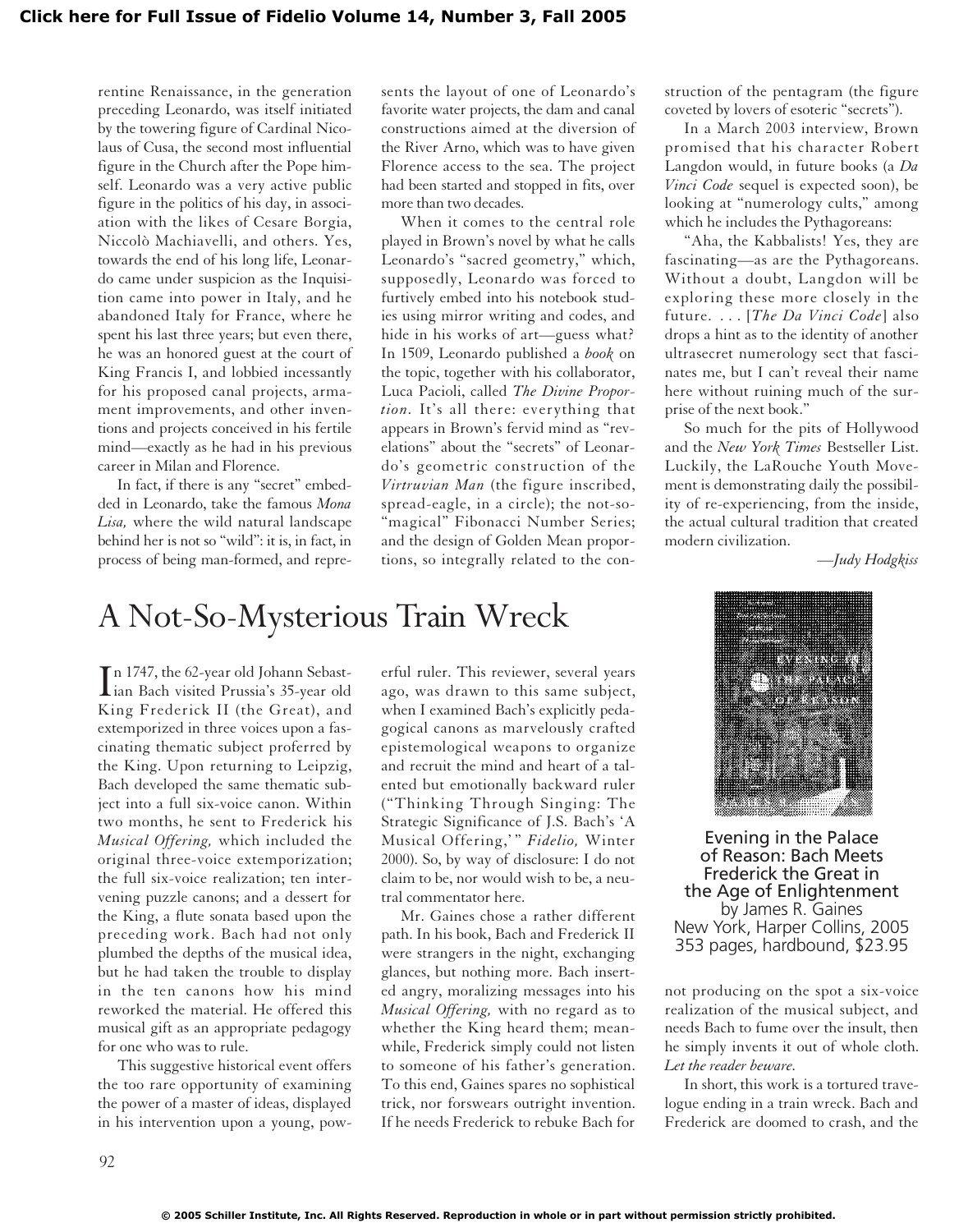222 pages prior to the crash are merely reconstructions after the fact to prove that it was inevitable. Suppose that Gaines were to treat his own work in the same fashion that he treated the work of Bach and Frederick. First, he would have the reader imagine Gaines as a young boy, fascinated with a toy train set—or, actually, with the elaborate possibilities for train wrecks. Then, a quick reference to an aborted musical career and to success as a wordsmith for the gossipy *People* magazine, and *voilà!*—Gaines' life and his book have been explained.

However, although Gaines may deserve such treatment, this level of explanation doesn't account for the singular curiosity here—that Gaines has ventured into waters in which he has no demonstrated capacity to swim. How did he get there? Did someone throw him in? This odd scene—comparable to, say, choosing Barbara Walters to cover the 1787 Constitutional Convention—may well provide some clinical insight, as they say, into modern times.

## **The Canons, and the Secret of Bach Revealed**

Bach composed a masterful, multiplyconnected, six-part fugue for the Prussian King. More importantly, he provided the King and his Prussian court with ten canons that isolated partial modes of the geometrical musical pathways, so that Frederick could unpack, or look inside, the marvelous workings of the seemingly impossible six-part fugue. Bach provided a pedagogy whereby the King, or any human, could augment his mental and emotional powers. On one level, such a project by Bach is fully coherent with *both* (a) educating a human to figure out, e.g., the complexities of non-linear plasma configurations for fusion processes, and (b) expecting that same human to enjoy, in an emotionally mature fashion, the expansion of his or her mental powers. If humans mean to avoid train wrecks, they'll take up the challenge. Nobody said it wasn't hard work.

For Gaines, however, the secret to the *Musical Offering* is Bach's lifelong capacity to paint pictures with musical phrases. The "Royal Theme, of course, is itself darkly minor," and Bach uses keys with lots of flats; hence, Bach must have had a negative message for Frederick. As such, "we may be excused for wondering if he is working to let the King's glory shine forth [as Bach had explicitly stated–DS], or digging a deep, dark pit for it." Perhaps it were better to wonder whether Gaines is investigating a genius's attempt to educate a ruler, or whether he is simply digging a deep, dark pit under any such extraordinary event.

Remarkably, the musical canons are never actually dealt with in Gaines' book. He does pick out two of them, but only to twist Bach's accompanying word-clues. In the augmentation canon, Bach wrote, "As the notes increase, so may the fortunes of the King." It isn't complicated: The power to connect the musical line with its own doublyextended musical line, is equated to how the King should grow the kingdom. Gaines is deaf to this, finding instead that the canon is "so relentlessly melancholy." (Perhaps when Gaines tries to concentrate, only melancholy ensues.)

When Bach composes another canon that repeats, but always one whole-step higher than before, he clues Frederick: "As the notes ascend, so may the glory of the King." In a remarkably brief canon, Bach circumnavigates tonal space twice

as fast as in his famous *Well-Tempered Clavier*—working through the space in six whole-steps, instead of twelve halfsteps. Gaines treads over this powerful musical accomplishment, and announces that, since the canon has reached an octave higher, it was just like going nowhere! So, Bach was really just mocking the glory of Frederick. Gaines concludes: "All sorts of the loveliest ripe fruit seem to drop and shrivel in the fallen world of the *Musical Offering.*"

It doesn't get prettier. Before the last canon, Bach challenges the King to seek solutions: "Quaerendo invenietis." Gaines' translation? (Hold on!) Bach is referring to the injunction, "Seek and ye shall find," which apparently doesn't mean, "Work through the ten canons." Instead, ten canons mean the Ten Commandments, which can also be ignored, if one only seeks God's mercy. It seems that God reserves his mercy for those who are clever enough not to work. This paradoxical God would just have us supplicate for mercy, as a substitute for (as George W. Bush famously whined) "hard work." It does appear that Gaines has practiced what he preaches, and has strenuously avoided working on, or attempting to solve, the canons. And, he probably is in some need of mercy.

Finally, Gaines offers us his completed translation of Bach's *Musical Offering:*



*Johann Sebastian Bach plays the organ for Prussia's King Frederick II.*